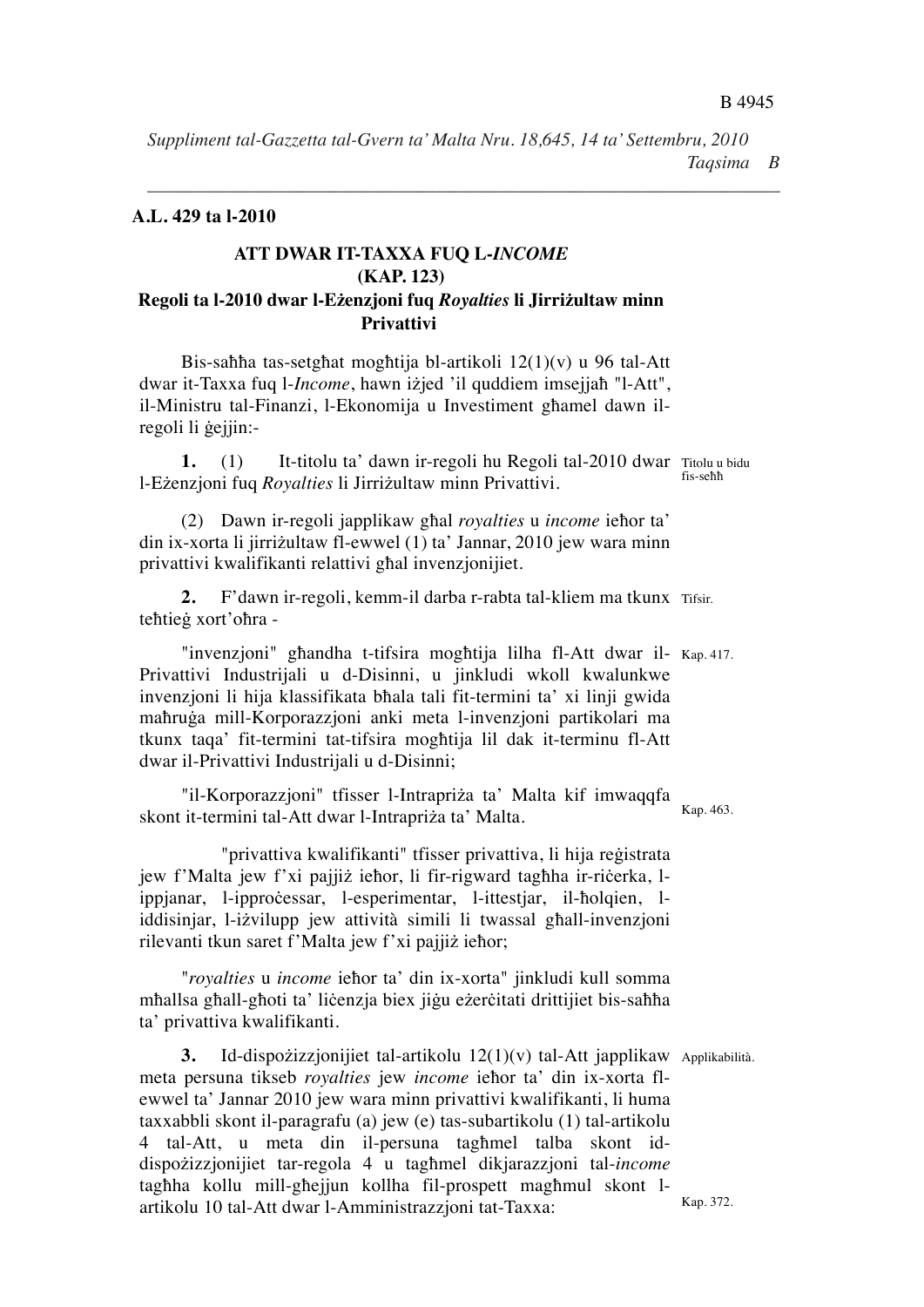Izda individwu ma jkunx intitolat li jkollu ezenzjoni mittaxxa fuq xi ammont ta' *income* li jirrizulta lilu minn privattiva kwalifikanti kif imsemmi aktar 'il fuq, jekk dan l-individwu ma jkunx wettaq, jew hu wahdu jew hu flimkien ma' xi persuna jew persuni ohra, ricerka, ippjanar, ipprocessar, ittestjar, holqien, iddisinjar, zvilupp jew attività ohra simili li twassal ghall-invenzioni li hija ssuggett tal-privattiva kwalifikanti:

Izda wkoll jekk kumpannija turi dan l-income li jirrizulta

minn privattiva kwalifikanti bala parti mill-*income* tagha li hu soggett ghat-taxxa fil-prospett maghmul skont l-artikolu 10 ta l-Att dwar l-Amministrazzjoni tat-Taxxa, dik il-kumpannija ma tkunx intitolata li tapplika d-dispozizzionijiet tal-artikolu  $12(1)(v)$  ghall*income* li jirrizulta minn dik il-privattiva ghal dik is-sena ta' stima u

ghal snin ta' stima sussegwenti.

Dokumenti li għandhom jingħataw lill-Kummissarju.

Kap. 372.

**4.** (1) Rigward kull privattiva kwalifikanti li fil-konfront ta' *income* li jirrizulta minnha tintalab l-ezenzjoni msemmija aktar 'il fuq, persuna ghandha taghti lill-Kummissarju kopja tad-decizioni mahruga mill-Korporazzjoni li tiddeskrivi l-invenzjoni partikolari, u tikkonferma li hi rceviet ghas-sodisfazzjon taghha l-informazzjoni u d-dokumentazzjoni kollha mitluba minnha rigward il-privattiva partikolari u l-invenzjoni li tirreferi ghaliha u li wara li hi ghamlet dawk l-accertamenti li kkunsidrat necessarji, hija tinsab soddisfatta li l-invenzjoni partikolari li ghaliha tirreferi l-privattiva težisti u ma tiksirx l-ebda oggettiv ta' ordni pubbliku ta' Malta.

(2) Evidenza tad-decizioni msemmija fis-subregola (1) ghandha tinghata lill-Kummissarju flimkien mal-prospett tat-taxxa, b'dak il-mod li jista' jirrikjedi l-Kummissarju, ghal kull sena ta' stima li fir-rigward taghha tintalab l-ezenzjoni.

**5.** Id-decizioni msemmija fir-regola 4 ghandha tinhareg mill-Korporazzjoni wara li din tkun ireviet applikazzjoni f'dan is-sens mill-proprjetarju tal-privattiva jew minn xi hadd ghan-nom tieghu fittermini tal-linji gwida mahruga mill-Korporazzjoni, meta l-Korporazzjoni tkun sodisfatta li l-applikazzjoni hija applikazzjoni maghmula b'*bona fide*, li l-privattiva u l-invenzioni li tirreferi ghaliha jkunu jharsu d-dispozizzjonijiet ta' dawn ir-regoli, u wara li tkun irceviet dik l-informazzjoni u d-dokumentazzjoni kollha u li tkun ghamlet dawk l-accertamenti li tkun ikkunsidrat necessarji ghal dan il-ghan.

Decizjoni tal-Korporazzjoni.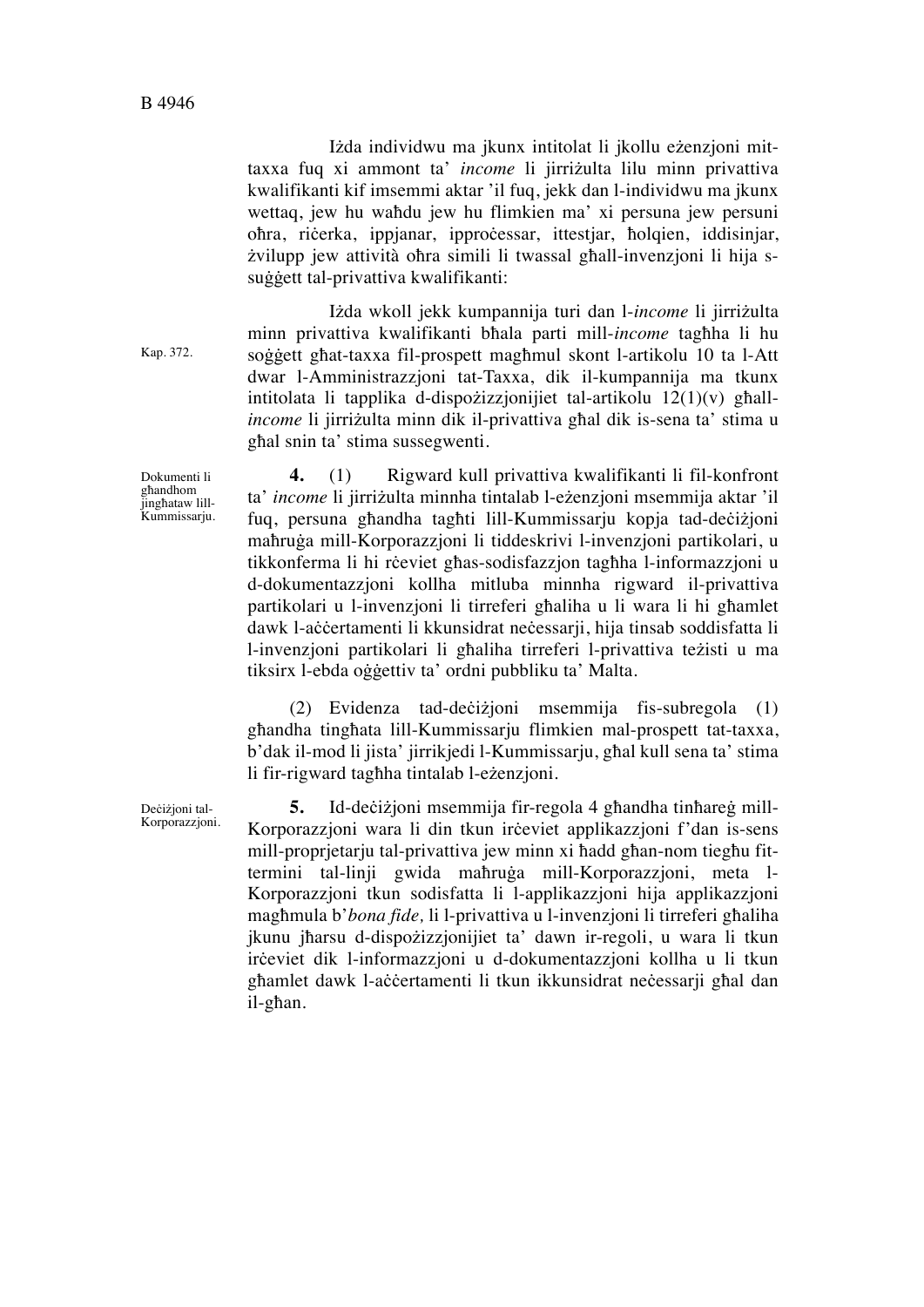### **L.N. 429 of 2010**

# **INCOME TAX ACT (CAP. 123)**

#### **Exemption on Royalties Derived from Patents Rules, 2010**

IN exercise of the powers conferred by articles  $12(1)(v)$  and 96 of the Income Tax Act, hereinafter referred to as "the Act", the Minister of Finance, the Economy and Investment has made the following rules:

**1.** (1) The title of these rules is the Exemption on Title and commencement. Royalties Derived from Patents Rules, 2010.

(2) These rules shall apply to royalties and similar income derived on or after the first  $(1<sup>st</sup>)$  day of January, 2010 from qualifying patents in respect of inventions.

**2.** In these rules, unless the context otherwise requires - Definitions.

"the Corporation" means Malta Enterprise as established in Cap. 463. terms of the Malta Enterprise Act;

"invention" shall have the meaning assigned to it in the Patents Cap.417. and Designs Act, and shall also include any invention which is classified as such in terms of any guidelines issued by the Corporation even where the particular invention does not fall within the meaning assigned to the term in the Patents and Designs Act;

"qualifying patent" means a patent, which is registered in Malta or elsewhere, in relation to which the research, planning, processing, experimenting, testing, devising, designing, developing or similar activity leading to the relevant invention was carried out in Malta or elsewhere;

"royalties and similar income" include any sum paid for the grant of a licence to exercise rights under a qualifying patent.

**3.** The provisions of article  $12 \left(1\right)\left(v\right)$  of the Act shall apply Applicability. all sources in the return made pursuant to article 10 of the Income Tax  $_{\text{Cap. 372}}$ . where any person derives royalties or similar income from qualifying patents on or after the first  $(1<sup>st</sup>)$  day of January 2010, chargeable to tax under paragraphs (a) or (e) of subarticle (1) of article 4 of the Act, and where the said person makes a claim in accordance with the provisions of rule 4 and makes a declaration of his total income from Management Act: